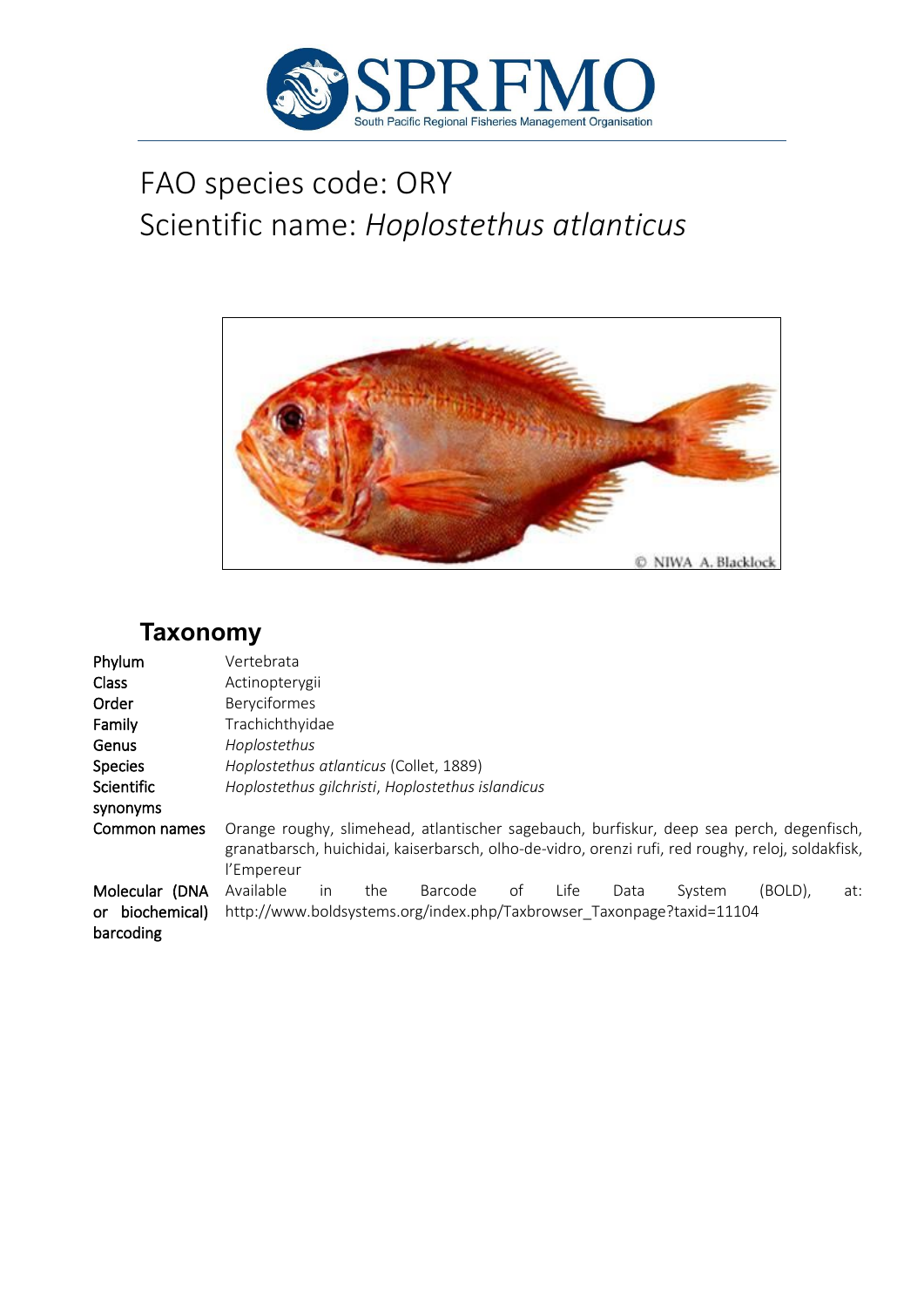## **Species characteristics**

#### Global distribution and depth range

*Hoplostethus atlanticus* has been reported in the North Atlantic from Nova Scotia to Norway, down the eastern South Atlantic to South Africa and across the south-central Indian Ocean to Western Australia. In the Pacific region it occurs along the shelf edge of southern Australia, on ridge and hill features in the Tasman Sea, around the entire New Zealand shelf, on hill features and ridges to the east of New Zealand, and off central and southern Chile (Branch, 2001). It has been recorded from depths of 180 m to at least 1800 m though their maximum depth range is unknown (Kotlyar, 1996). In the Pacific they are seldom recorded shallower than 500 m and are most common in depths from 700 m -1100 m (Anderson et al. 1998). There are suggestions of an ontogenetic shift in depth from shallower-to-deep waters (Dunn et al. 2009; Dunn & Forman 2011).

#### Distribution within South Pacific area

The area in the Southwest Pacific known to be occupied by this fish outside EEZs on the high seas based on catch and effort data reported to Australia and New Zealand (Clark 2006), scientific observer data and habitat assumptions  $-$  is about 220,000 km<sup>2</sup>.

#### General habitat

In the South Pacific, orange roughy aggregate in cold waters (3-9˚C) at depths between 800 and 1,600 m. Aggregations form on steep continental slopes, and over canyons, ridges, and other underwater topographical features such as seamounts, especially for spawning and feeding (Clark et al. 2000, Uiblein et al. 2003, Clark et al. 2016). Orange roughy are benthopelagic, generally occurring near the bottom but at times ascending to feed or spawn 50-200 m above the seafloor around areas with higher water mass movement (Lorance et al. 2002). Orange roughy are considered a relatively sedentary species that show little movement between fisheries management zones based on the evaluations of parasite and trace-element analyses (Edmonds et al. 1991).

#### Biological characteristics**<sup>1</sup>**

#### *Morphology*

Morphology: four to six dorsal spines, 15-19 soft dorsal rays, three anal spines, and 10-12 soft anal rays; 196-25 ventral scutes. Pale orange through bright brick red in colour, with mouth and gill cavity bluish black.

#### *Reproduction*

Spawning occurs in a few specific areas, generally at depths of 700-1000 m and associated with bottom features such as pinnacles and canyons, and it is believed that some individuals may migrate up to 100 km to reach a spawning ground (Coburn & Doonan 1994, Francis & Clark 1998). Time of spawning in the southern hemisphere extends from May to August (the southern winter) with differences in the onset of spawning between areas which seems to be

 $<sup>1</sup>$  It should be noted that most of the reported biology is based on data collected from within EEZs.</sup> However, from the data collected on the high seas most of these assumptions about orange roughy biology appear to hold.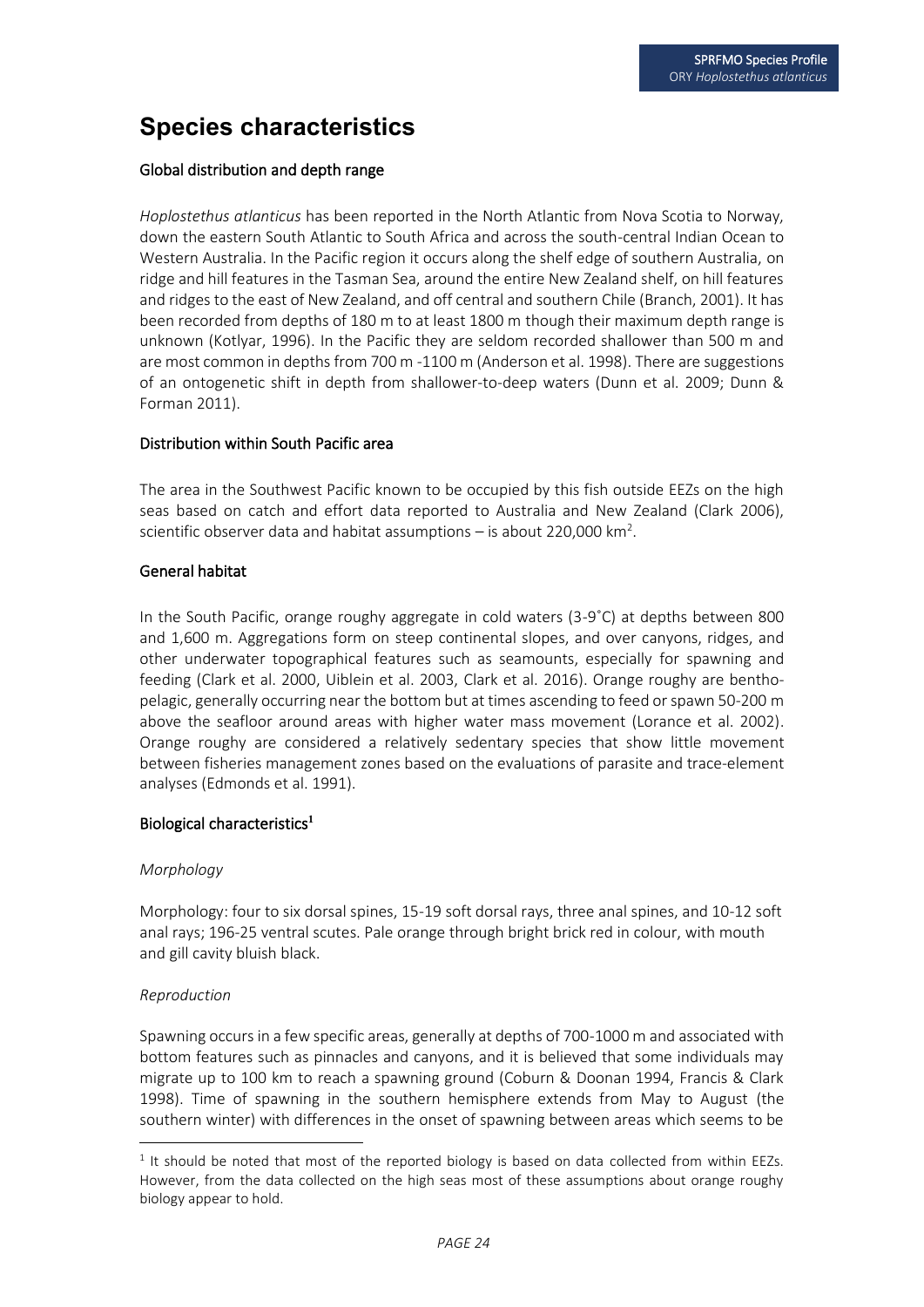consistent from year to year (Pankhurst 1988, Bell et al. 1992, Young et al. 2004). Although spawning occurs annually, apparently not all mature fish spawn every year (Bell et al. 1992, Branch 2001, Doonan 2013), with the age at which 50% of fish spawn estimated to be between 32-41 years (Cordue 2014). In the Southwest Pacific, fecundity is relatively low, ranging from 20,000–70,000 eggs per kg of body weight (Pankhurst 1988, Clark et al. 1994, Koslow et al. 1995), while fecundity in the Southeast Pacific has been estimated to be slightly greater, ranging from 16 056 -115 944 egg per kg body weight (Young et al. 2004). Newly fertilised eggs are 2-3mm in diameter and rise in the water column as they develop but are thought to sink near the end of the development stage to hatch near the bottom about 10-20 days after fertilisation (Bulman & Koslow 1995, Zeldis et al. 1995). The distribution and behaviour of young (<3 years old) orange roughy is poorly known because they are rarely encountered during trawling (Mace et al. 1990), but they are likely to be demersal from at least 6 months after hatching. Juvenile fish have yet to be found in Chilean waters (Young et al. 2003).

Sexes do often co-occur (e.g., Anderson 2011). Seasonal catch samples from particular grounds are seldom strongly biased to either sex, but samples from individual trawl tows can be strongly biased, likely indicating sexually distinct substructure in aggregations, particularly during spawning.

#### *Length at maturity and growth*

Orange roughy are synchronous spawners (Pankhurst 1988, Young et al. 2004). The onset of sexual maturity has been associated with the formation of a transition zone found in the otoliths of large fish, where annuli width changes permanently from being wide and opaque to fine and more translucent (Francis & Horn 1997; Horn et al. 1998). On the basis of this assumption, Horn et al. (1998) found significant differences in mean size and age at sexual maturity between grounds off Namibia, New Zealand, Tasmania and Hatton Bank southwest of the United Kingdom, with a greater age at onset of maturity found at grounds with a greater modal length of the mature population. In the southwest Pacific, size and age at maturity parameters range from 28-34 cm and 23-31 years. Gili et al. (2002) also examined the transition zone and estimated for the Chilean stock fishery in the southeast Pacific that length at onset of maturity was about 33cm at 30 to 32 years. These parameter values are similar to those reported in New Zealand, although modal lengths for mature individuals are bigger for the Chilean grounds.

Orange roughy can reach up to 58 cm standard length in the southern hemisphere, especially off central Chile where on average fish are larger than in New Zealand, Australia, and Namibia. Sexual dimorphism in length is evident, with females generally reaching a larger size than males across the South Pacific (Tingley & Dunn 2018).

Age and growth estimates of orange roughy from a number of localities have been investigated and revised over the years, indicating that this species can live in excess of two centuries (Tracey & Horn 1999, Gili et al. 2002, Horn et al. 2016, Horn & Maolagáin 2019). Annual zone formation in the otoliths of juvenile fish were initially validated by Mace et al. 1990, indicating very slow growth to a length of only 7.6 cm after 3 years. Decay rates of naturally occurring radionuclides in otoliths to age fish were then first applied to orange roughy by Felton et al. (1991), who concluded that fish 38-40 cm long were 77-149 years old. Additional work by Smith et al. (1995) and Francis (1995a, 1995b) reanalysed the data, and concluded that the longevity of this species probably exceeded 100 years. Radiometric ages were shown to correlate with those derived from counts of zones in otolith thin sections (Smith et al. 1995). Age estimates in excess of 130 years were derived using the thin section method (Branch 2001, Gilli et al. 2002), indicating a very slow growth rate for this species. More recent and sophisticated radiometric ageing have confirmed longevity of at least 100-150 years (Andrews and Tracey 2003, 2007),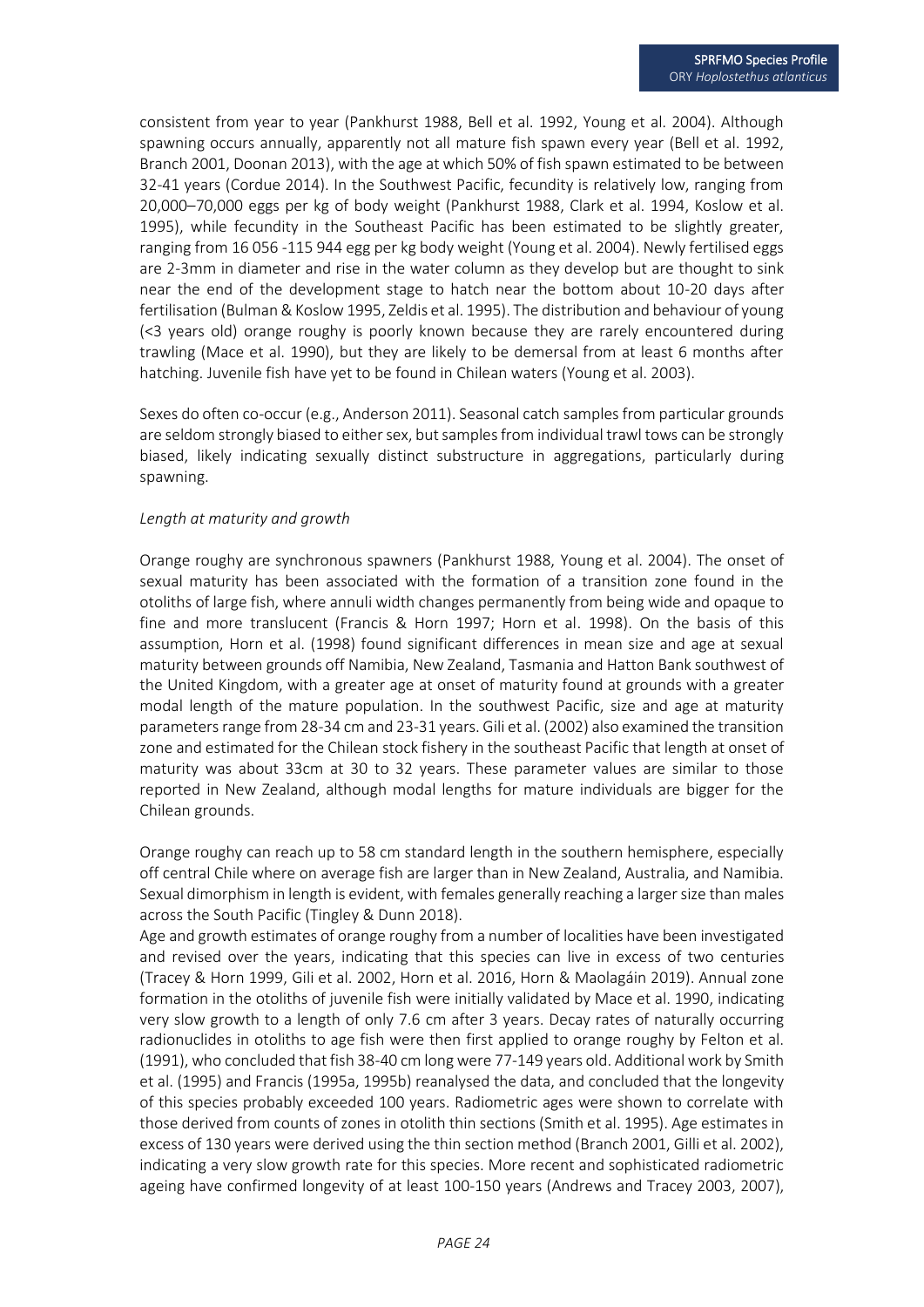with several specimens from the Louisville Seamount Chain recently being aged at up to 230 years – the oldest age estimate for orange roughy thus far (Horn & Maolagáin 2019).

The growth and productivity parameters used for populations in assessments of New Zealand's EEZ orange roughy stocks have been: L∞ between 33 and 38 cm (dependant on sex and area),  $k_{\text{male}} = 0.070 \, \text{yr}^{\text{-1}}$ ,  $k_{\text{female}} = 0.061 \, \text{yr}^{\text{-1}}$ , *M*= 0.045  $\text{yr}^{\text{-1}}$  (Fisheries New Zealand 2021). Parameters used for orange roughy assessments in Chilean waters have been females: L∞ = 48.7 cm, k = 0.03 yr<sup>-1</sup>, *M* = 0.04 yr<sup>-1</sup>; males: L∞ = 43.5 cm, k = 0.04 yr<sup>-1</sup>, *M* = 0.04 yr<sup>-1</sup> (Gilli et al. 2002, Payá et al. 2005). Australian productivity parameters vary between populations. For the continental slope populations (St Helens and southern Tasmanian populations); females: L∞ = 31 cm (22-40), k = 0.048yr<sup>-1</sup>, *M* = 0.04 yr<sup>-1</sup>; for males: L∞ = 40 cm (28-52), k = 0.064 yr<sup>-1</sup>, *M* = 0.04 yr<sup>-1</sup> (Smith et al. 1995). While eastern Australian populations show a combined: L∞ = 38.6 cm, k = 0.060 yr<sup>-1</sup>, M= 0.04 yr<sup>-1</sup> (Upston et al. 2014). Fish on the Cascade Plateau are larger and longerlived with an M of 0.02 (Wayte & Bax 2007).

#### Biological productivity

Orange roughy have low productivity. This is due to a combination of the late onset of maturity, and low annual growth rate in relation to size.

The proportion of biomass that can be harvested sustainably is relatively small. These annual harvest values have been estimated to be between 2.1% and 2.3% of virgin biomass (Cordue 2014).

#### Role of species in the ecosystem

Orange roughy are a dominant species demersal fish species at depths of 750-1100 m. An analysis of New Zealand demersal fish assemblages using research trawl data found them to be the most frequently occurring species in the mid-slope assemblage (Francis et al. 2002).

Orange roughy are thought to be opportunistic predators taking advantage of prey often available around underwater features—usually prawns, squid, and small fishes (Rosecchi et al. 1988, Labbé & Arana 2001, Koslow & Bulman 2002). Other prey items include amphipods, mysids, and decapod crustaceans (Rosecchi et al. 1988, Bulman & Koslow 1992). Juveniles feed mainly on crustaceans, switching to squid and fishes as they grow larger (Stevens et al. 2011). Food consumption is considered to be higher in this species compared to other deepwater fishes due to their faster metabolism (Koslow 1997).

Predators of orange roughy are likely to change with fish size. Larger orange roughy have been observed with healed soft flesh wounds, typically in the dorso-posterior region, the shape and size of which suggest they were caused by a species of deepwater dogfish (Dunn et al. 2010). Giant squid and sperm whales have also been observed to prey upon orange roughy (Gaskin & Cawthorn 1967; Jereb & Roper 2010).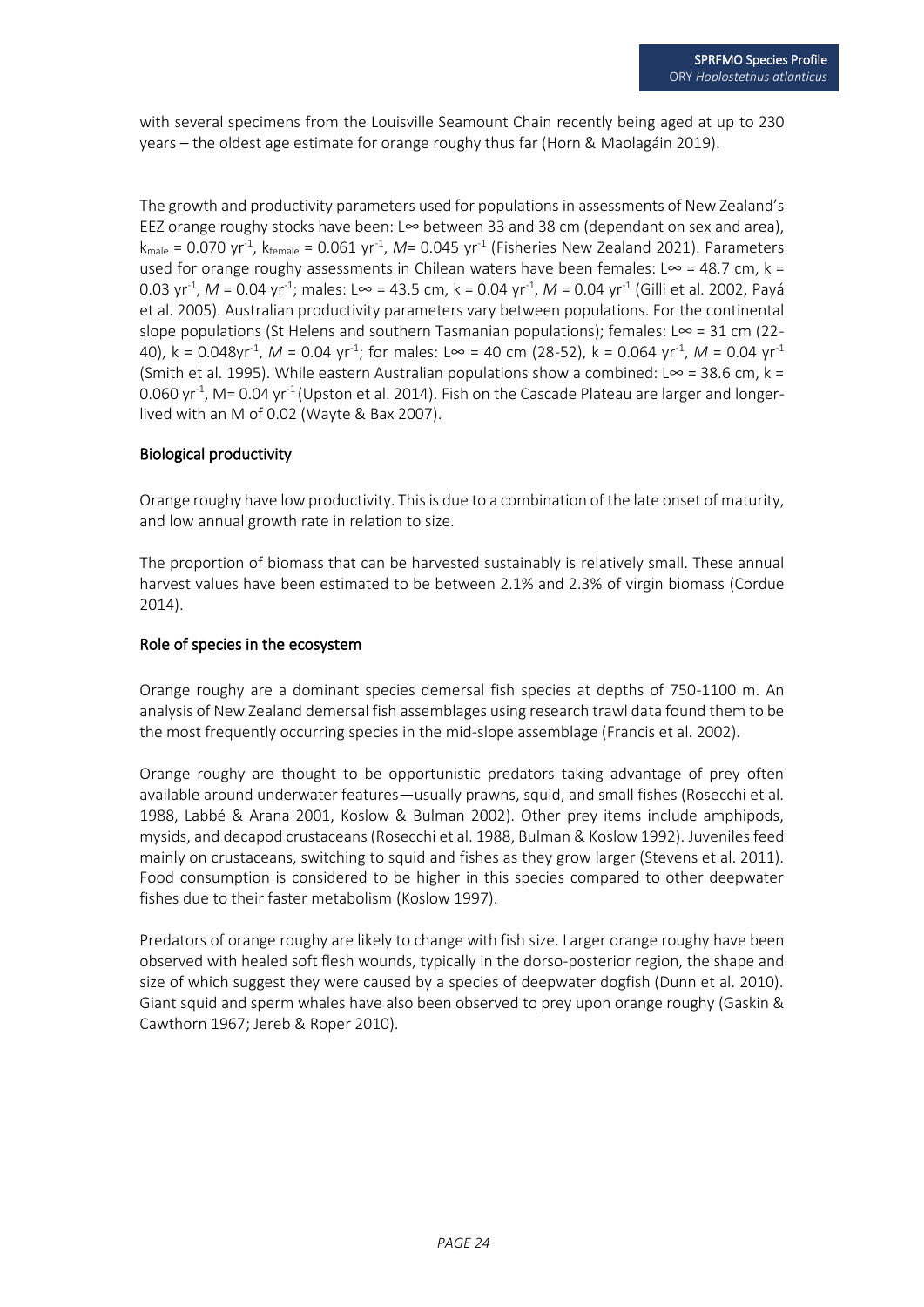### **Impacts of Fishing**

#### Habitat damage

The main gear used to catch this species is a high-opening demersal trawl generally fished the seabed (on flats and slopes), or with doors and parts of the sweeps off the seafloor (on underwater topographic features). Trawling for orange roughy, like trawling for other species, is likely to have long-term effects on the benthic community structure and function where fishing occurs (e.g., Rice 2006, Clark et al. 2019) and there may be consequences for benthic productivity (e.g., Jennings et al 2001, Hermsen et al 2003, Hiddink et al 2006, Reiss et al 2009).

Underwater topographic features such as seamounts, knolls and pinnacles are widely regarded as fragile habitats and are susceptible to damage from such practices (Althaus et al. 2009, Clarke et al. 2010), along with the habitat-forming species that reside upon them and contribute to local-scale habitat complexity and relief (Clark and O'Driscoll 2003, O'Driscoll and Clark 2005, Koslow et al. 2001). The effects of trawling on orange roughy populations at smaller spatial scales are currently unknown due to a paucity of studies on species-habitat interactions (i.e., if there are specific habitat-forming species orange roughy associate with).

The Cumulative Bottom Fishery Impact Assessment for Australian and New Zealand bottom fisheries in the SPRFMO Convention Area, 2020 (SC8-DW07 rev1) reviewed and assessed habitat impacts of demersal fisheries. It also assessed the extensive and complex management in place to mitigate benthic impacts within SPFRMO, which is mainly based on spatial restrictions of fishable areas.

#### Other considerations

It is unknown whether fishing during spawning or other diel behaviours disrupts activities or spawning success of orange roughy, as has been concluded for other deepwater fish (e.g.,van Overzee & Rijnsdorp 2015). Koslow et al. (1995) and several others observed intensive avoidance behaviour of orange roughy to approaching large objects in the pelagic environment.

### **References**

Althaus, F.; Williams, A.; Schlacher, T.A.; Kloser, R.K.; Green, M.A.; Barker, B.A.; Bax, N.J.; Brodie, P.; Schlacher-Hoenlinger, M.A. (2009). Impacts of bottom trawling on deep-coral ecosystems of seamounts are long-lasting. *Marine Ecology Progress Series 397*: 279–294.

Anderson, O.F. (2011). A summary of biological information on the New Zealand fisheries for orange roughy (Hoplostethus atlanticus) for the 2007–08 and 2008–09 fishing years. New Zealand Fisheries Assessment Report 2011/61. 52 p.

Anderson, O.F.; Bagley, N.W.; Hurst, R.J.; Francis, M.P.; Clark, M.R.; McMillan, P.J. (1998). Atlas of New Zealand fish and squid distributions from research bottom trawls. NIWA Technical Report 42. 303 p.

Anderson, O. F.; Ballara, S. F.; Edwards, C. T. T. (2017) Fish and invertebrate bycatch and discards in New Zealand orange roughy and oreo trawl fisheries from 2001–02 until 2014–15 New Zealand Aquatic Environment and Biodiversity Report No. 190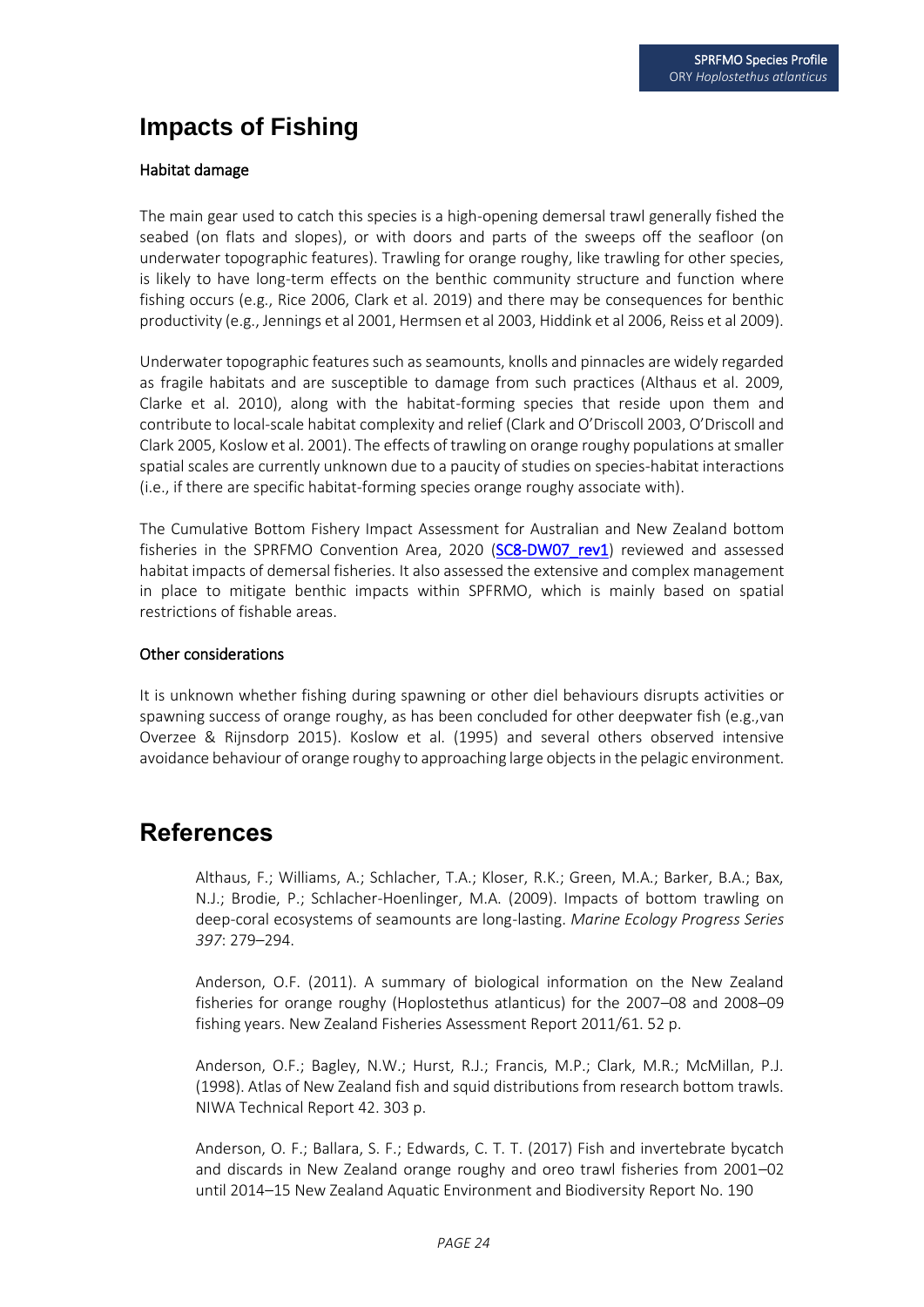Andrews, A.H.; Tracey, D.M. (2003). Age validation of deepwater fish species, with particular reference to New Zealand orange roughy, black oreo, smooth oreo, and black cardinalfish. Final Research Report for Ministry of Fisheries Research Project DEE2000/02 Objective 1. National Institute of Water and Atmospheric Research, Wellington, New Zealand. 25 p.

Andrews, A.H.; Tracey, D.M. (2007). Age validation of orange roughy and black cardinalfish using lead-radium dating. Final Research Report for Ministry of Fisheries Research Project DEE2005-02 Objective 1. 42 p.

Baird, S. J.; Mules, R. (2021) Extent of bottom contact by commercial trawling and dredging in New Zealand waters, 1989-90 to 2018-19. New Zealand Aquatic Environment and Biodiversity Report No. 260. 157 p.

Bell, J.D.; Lyle, J.M.; Bulman, C.M.; Graham, K.J.; Newton, G.M.; Smith, D.C (1992). Spatial variation in reproduction, and occurrence of non-reproductive adults, in orange roughy, Hoplostethus atlanticus Collett (Trachichthyidae), from southeastern Australia. Journal of Fish Biology 40: 107–122.

Branch, T.A. (2001). A review of orange roughy Hoplostethus atlanticus fisheries, estimation methods, biology and stock structure. South African Journal of Marine Science 23: 181–203.

Bulman, C.M.; Koslow, J.A. (1992). Diet and food consumption of a deep-sea fish, orange roughy Hoplostethus atlanticus (Pisces: Trachichthyidae), off southeastern Australia. Marine Ecology Progress Series 82(2): 115–129.

Bulman, C.M.; Koslow, J.A. (1995). Development and depth distribution of the eggs of orange roughy, Hoplostethus atlanticus (Pisces: Trachichthyidae). Marine and Freshwater Research 46: 697–705.

Clark, M.R. (2006). Counting deepwater fish: challenges for estimating the abundance of orange roughy in New Zealand fisheries. In: Shotton, R. (ed). Deep Sea 2003: Conference on the Governance and management of deep-sea fisheries. Part 1: conference papers. *FAO Fisheries Proceedings No. 3/1*: 169–181.

Clark, M.R.; Koslow, J.A. (2007). Impacts of fisheries on seamounts. Chapter 19 (pp. 413–441) in: Pitcher, T.J. et al. (eds). Seamounts: ecology, fisheries, and conservation. Blackwell Fisheries and Aquatic Resources Series 12. Blackwell Publishing, Oxford.

Clark, M.; O'Driscoll, R. 2003: Deepwater fisheries and aspects of their impact on seamount habitat in New Zealand. Journal of Northwest Atlantic Fishery Science 31: 441-458

Clark, M. R., Bowden, D. A., Rowden, A. A., Stewart, R. (2019) Little evidence of benthic community resilience to bottom trawling on seamounts after 15 years. Frontiers in Marine Science 6: 63 p.

Clark, M.R.; Anderson, O.F.; McKenzie, A.; Doonan, I.J. (2016). Estimating orange roughy stock size on seamounts: a meta-analysis of physical seamount characteristics.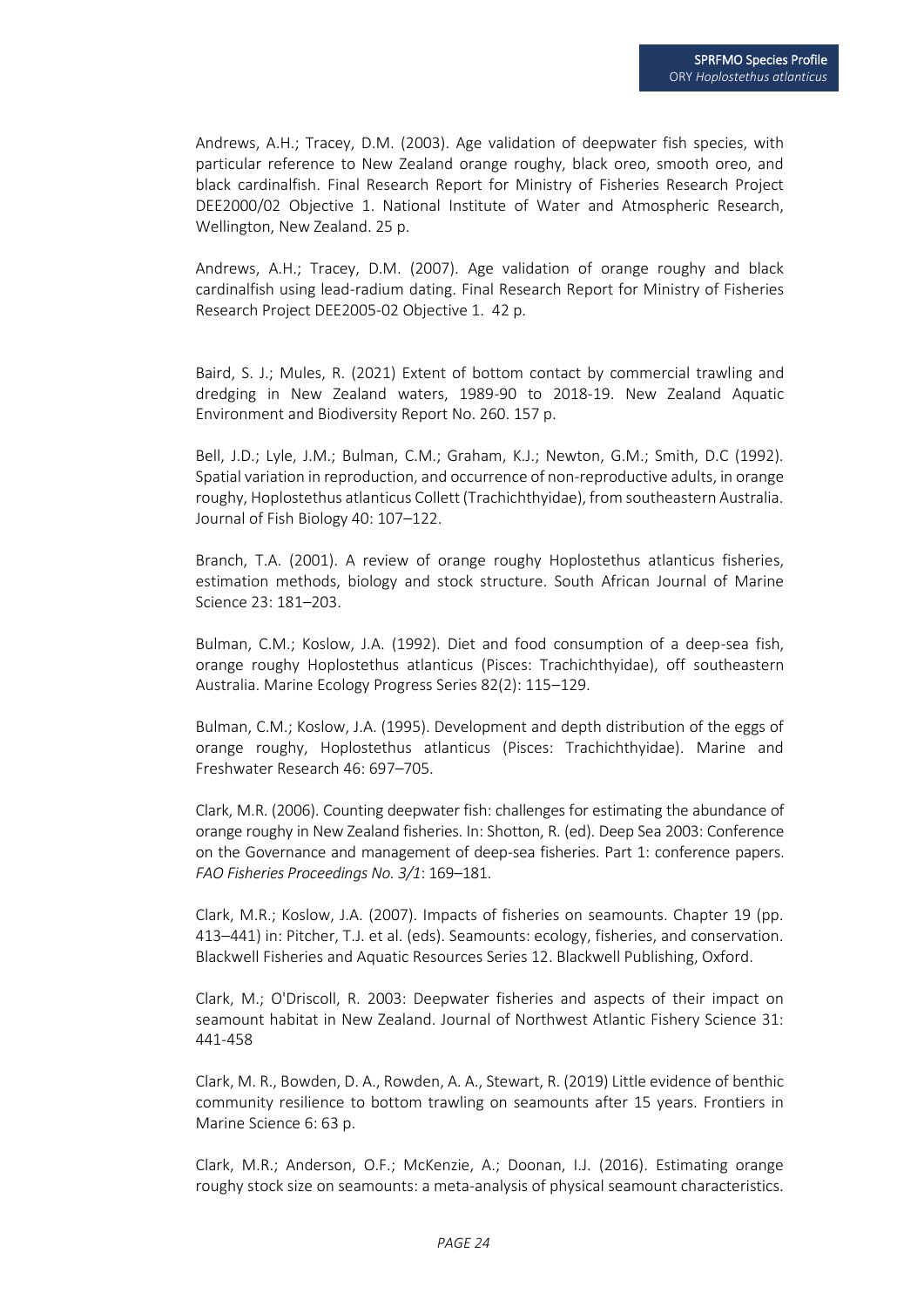*New Zealand Fisheries Assessment Report No. 47.* 19 p.

Clark, M.R.; Rowden, A.A.; Schlacher, T.; Williams, A.; Consalvey, M.; Stocks, K.I.; Rogers, A.D.; O'Hara, T.D.; White, M.; Shank, T.M.; Hall-Spencer, J. (2010). The ecology of seamounts: structure, function, and human impacts. *Annual Review of Marine Science 2*: 253–278.

Clark, M.R.; Anderson, O.F.; Francis, R.I.C.C.; Tracey, D.M. (2000). The effects of commercial exploitation on orange roughy (Hoplostethus atlanticus) from the continental slope of the Chatham Rise, New Zealand, from 1979 to 1997. Fisheries Research 45: 217–238.

Clark, M.R.; Fincham, D.J.; Tracey, D.T. (1994). Fecundity of orange roughy (Hoplostethus atlanticus) in New Zealand waters. New Zealand Journal of Marine and Freshwater Research 28: 193–200.

Coburn, RP., Doonan, IJ. (1994). Orange roughy on the northeast Chatham Rise: a description of the commercial fishery, 1979-88. New Zealand Fisheries Technical Report No. 38.

Cordue, P. L., The 2014 orange roughy stock assessments. New Zealand Fisheries Assessment Report 2014/50. 135 p.

Cryer, M., Hartill, B., O'Shea, S. (2002). Modification of marine benthos by trawling: toward a generalization for the deep ocean? Ecological Applications 12(6): 1824-1839

Cryer, M., Nodder, S., Thrush, S., Lohrer, D., Gorman, R., Vopel, K., Baird, S. (unpublished). The effects of trawling and dredging on bentho-pelagic coupling process in the New Zealand EEZ. New Zealand Aquatic Environment and Marine Biodiversity Report 2005/ ?. 66p.

Doonan, I. (2013) Estimating the non-spawning proportion of mature orange roughy. Final Research Report 13/13 held by Fisheries New Zealand. 14 p.

Dunn, M. R.; Szabo, A.; McVeagh, M. S.; Smith, P. .J (2010) The diet of deepwater sharks and the benefits of using DNA identification of prey. Deep-Sea Research I 57 923–930

Dunn, M R; Forman, J S (2011) Hypotheses of spatial stock structure in orange roughy Hoplostethus atlanticus inferred from diet, feeding, condition, and reproductive activity. PLoS ONE 6(11): e26704.

Dunn, M R; Rickard, G J; Sutton, P J H; Doonan, I J (2009) Nursery grounds of the orange roughy around New Zealand. ICES Journal of Marine Science 66: 871–885.

Edmonds, J.S.; Caputi, N.; Morita, M. (1991). Stock discrimination by trace-element analysis of otoliths of orange roughy (Hoplostethus atlanticus), a deep-water marine teleost. Australian Journal of Marine and Freshwater Research 42: 383–389.

Fenton, G.E.; Short, S.A.; Ritz, D.A. (1991). Age determination of orange roughy Hoplostethus atlanticus (Pisces: Trachichthyidae) using 210Pb:226Ra disequilibria. Marine Biology 109: 197–202.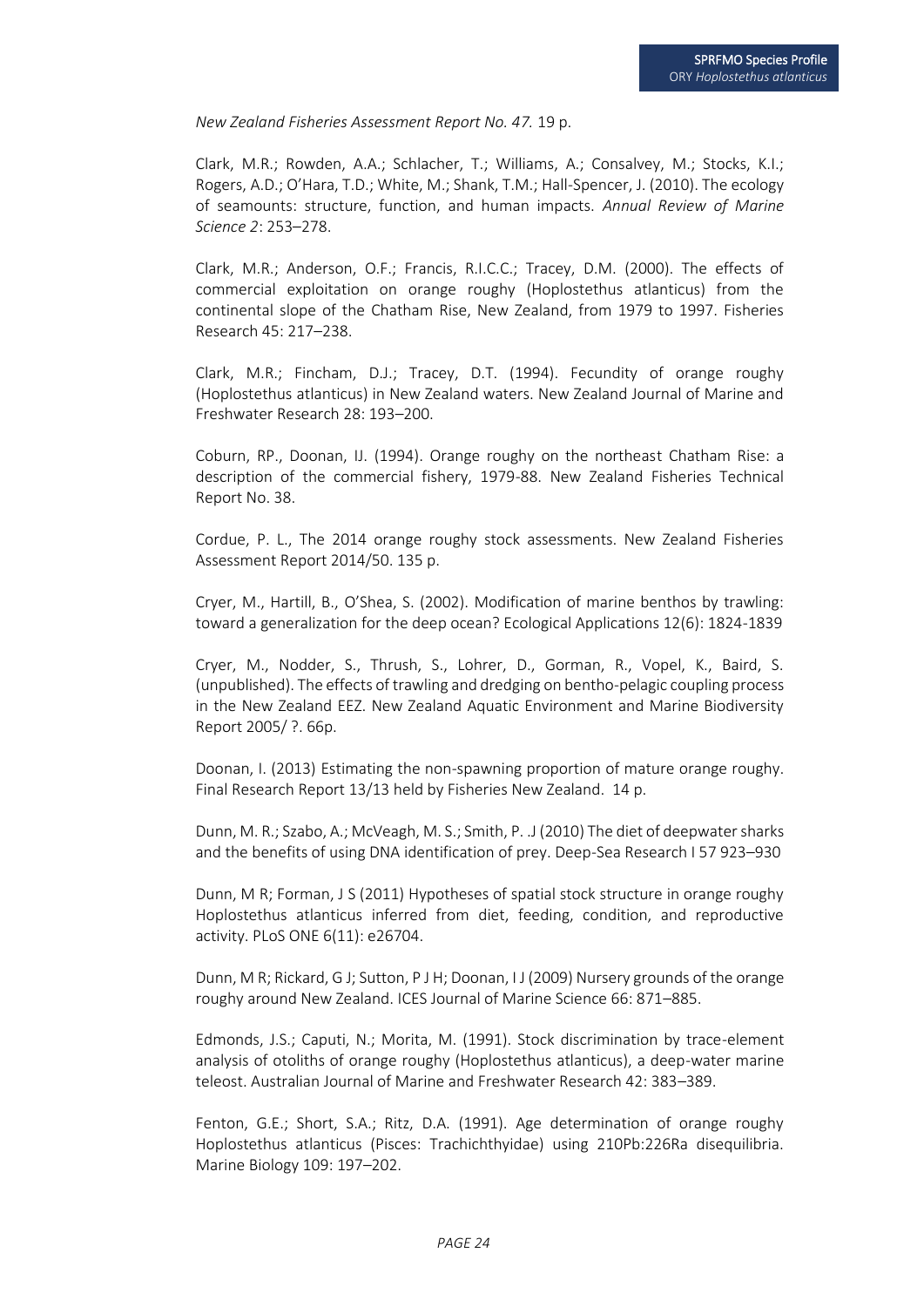Fisheries New Zealand (2021). Fisheries Assessment Plenary, May 2021: stock assessments and stock status. Compiled by the Fisheries Science Team, Fisheries New Zealand, Wellington, New Zealand. 1782 p

Francis, R.I.C.C. (1992). Recommendations concerning the calculation of maximum constant yield (MCY) and current annual yield (CAY). New Zealand Fisheries Assessment Research Document 92/8. 15 p.

Francis, R.I.C.C. (1995a). The longevity of orange roughy: a reinterpretation of the radiometric data. New Zealand Fisheries Assessment Research Document 95/2. 13 p.

Francis, R.I.C.C. (1995b). The problem of specifying otolith-mass growth parameters in the radiometric estimation of fish age using whole otoliths. Marine Biology 124: 169– 176.

Francis, R.I.C.C.; Clark, M.R. (1998). Inferring spawning migrations of orange roughy (Hoplostethus atlanticus) from spawning ogives. Marine and freshwater Research 49: 103–108.

Francis, R.I.C.C., Clark, M.R. (2005). Sustainability issues for orange roughy fisheries. Bulletin of Marine Science 76(2): 3372351.

Gaskin, D. E.; Cawthorn, M. W. (1967) Diet and feeding habits of the sperm whale (Physeter catodon L.) in the Cook Strait region of New Zealand. New Zealand Journal of Marine and Freshwater Research 1: 156–179.

Gili, R., Cid, L., Pool, H., Young, Z., Tracey, D., Horn, P. y Marriott, P. 2002. Estudio de edad, crecimiento y mortalidad natural de los recursos orange roughy y alfonsino. Informe Final. FIP N° 2000-12. 129 p. Age, growth and natural mortality of orange roughy and alfonsino. (Final report in Spanish available in www.fip.cl) Final Report. FIP N° 2000-12. 129 p. (In Spanish).

Horn, P.L.; Tracey, D.M.; Clark, M.R. (1998). Between-area differences in age and length at first maturity of the orange roughy Hoplostethus atlanticus. Marine Biology 132: 187–194.

Horn, P.L.; Tracey, D.M.; Doonan, I.J.; Krusic-Golub, K. (2016). Age determination protocol for orange roughy (*Hoplostethus atlanticus*). New Zealand Fisheries Assessment Report 2016/03*.* 30 p.

Horn, P.L.; Ó Maolagáin, C. (2019). A comparison of age data of orange roughy (Hoplostethus atlanticus) from the central Louisville Seamount Chain in 1995 and 2013–15. New Zealand Fisheries Assessment Report 2019/29. 34 p.

Jereb, P.; Roper, C. F. E. (2010) (eds) Cephalopods of the world. An annotated and illustrated catalogue of cephalopod species known to date. Volume 2. Myopsid and Oegopsid Squids. FAO Species Catalogue for Fishery Purposes. No. 4, Vol. 2. Rome, FAO. 2010. 605 p

Johnston, P.A. and Santillo, D. (2004). Conservation of Seamount Ecosystems: Application of a Marine Protected Areas concept. *Arch. Fish. Mar. Res.* 51(1–3): 305– 319.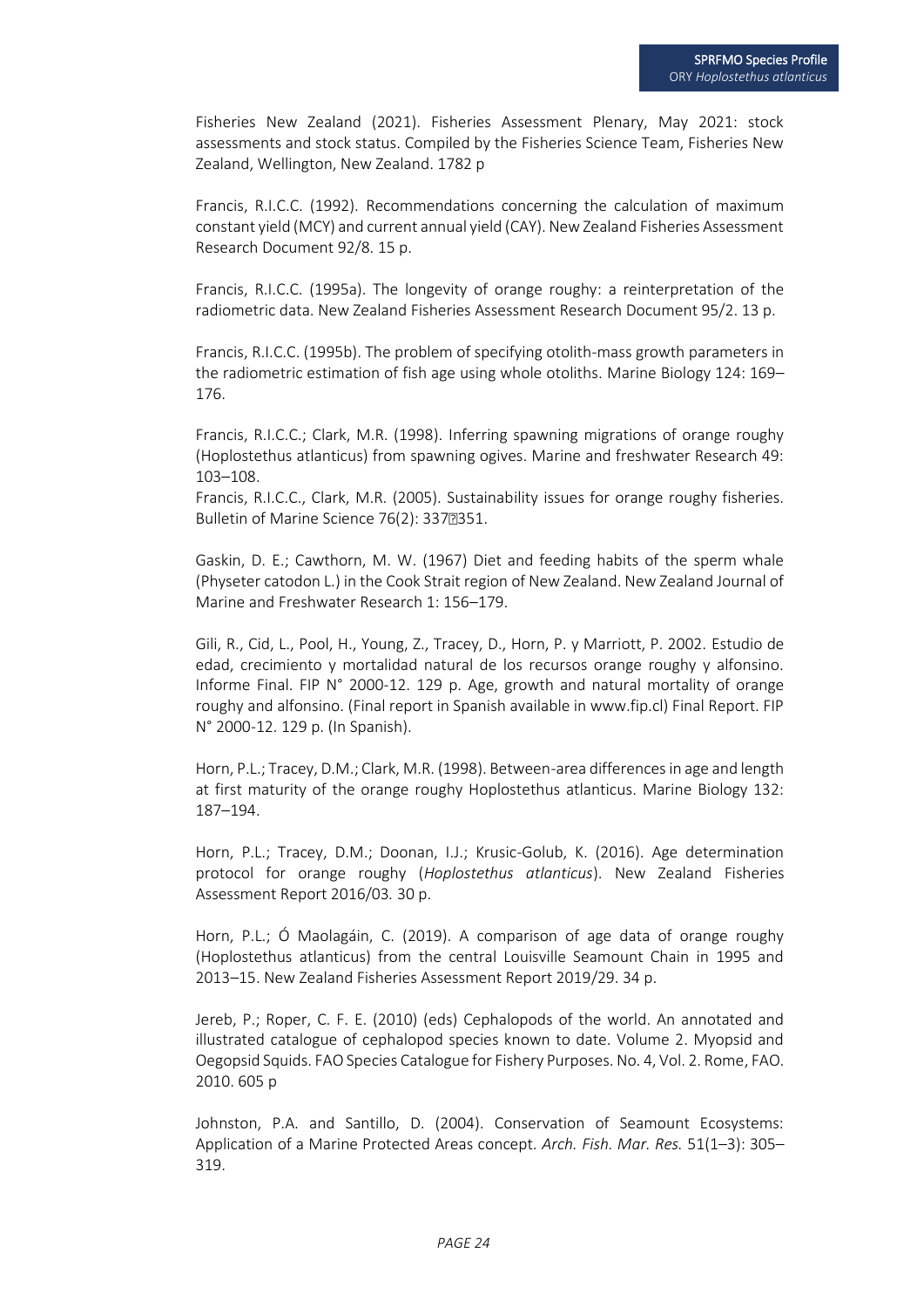Kaiser, MJ., Collie, JS., Hall, SJ., Jennings, S., Poiner, IR. (2002). Modification of marine habitats by trawling activities: prognosis and solutions. Fish and Fisheries 3:114-136

Koslow, J. A. (1997) Seamounts and the Ecology of Deep-sea Fishes. *American Scientist*. Vol. 85. 168–176.

Koslow, J.A. (2007). The Silent Deep. The Discovery, Ecology, and Conservation of the Deep Sea. London: The University of Chicago Press.

Koslow, J.A.; Gowlett-Holmes, K.; Lowry, J.K.; O'Hara, T.; Poore, G.C.B.; and Williams, A. (2001). Seamount benthic macrofauna off southern Tasmania: community structure and impacts of trawling. Marine Ecology Progress Series 213: 111-125.

Koslow, J.A.; Bell, J.; Virtue, P.; Smith, D.C. (1995). Fecundity and its variability in orange roughy: Effects of population density, condition, egg size, and senescence. Journal of Fish Biology 47: 1063–1080.

Koslow JA, Kloser R, Stanley CA (1995) Avoidance of a camera system by a deepwater fish, the orange roughy (Hoplostethus atlanticus). Deep-Sea Res I 42:233–244

Koslow, J.A.; Bulman, C.M. (2002). Trophic ecology of the mid-slope demersal fish community off south Tasmania, Australia. Marine and Freshwater Research 53: 59–72.

Kotlyar, A.N. (1996). Beryciform fishes of the world ocean. Moscow, VNIRO Publishing.

Labbé, J; Arana, P.M. (2001). Alimentación de orange roughy, Hoplostethus atlanticus (Pisces: Trachichthyidae), en el archipiélago de Juan Fernández, Chile. Revista de Biología Marina y Oceanografía 36(1): 75–82.

Lester, R.J.B.; Sewell, K.B.; Barnes, A. Evans, K. (1988). Stock discrimination of orange roughy Hoplostethus atlanticus by parasite analysis. Marine Biology 99: 137–143.

Levin, PS., Holmes, EE., Piner, KR., Harvey, P&C. (2006). Shifts in Pacific ocean assemblage: the potential influence of exploitation. Conservation Biology

Lorance, P., Uiblein, F., & Latrouite, D. (2002). Habitat, behaviour and colour patterns of orange roughy Hoplostethus atlanticus (Pisces: Trachichthyidae) in the Bay of Biscay. *Journal of the Marine Biological Association of the United Kingdom, 82*(2), 321- 331.

Mace, P.M.; Fenaughty, J.M.; Coburn, R.P.; Doonan, I.J. (1990). Growth and productivity of orange roughy (Hoplostethus atlanticus) of the north Chatham Rise. New Zealand Journal of Marine and Freshwater Research 24: 105–119.

Morato, T., Cheung, W.W.L. and Pitcher, T.J. (2004). Vulnerability of Seamount Fish to Fishing: Fuzzy Analysis of Life-History Attributes. In T. Morato and D. Pauly (Eds.), Seamounts: Biodiversity and Fisheries (pp. 51-60). Fisheries Centre Research Reports Volume 12 Number 5.

Morato, T., Watson, R., Pitcher, T.J. and Pauly, D. (2006). Fishing down the deep. *Fish and Fisheries* 7(1):24-34.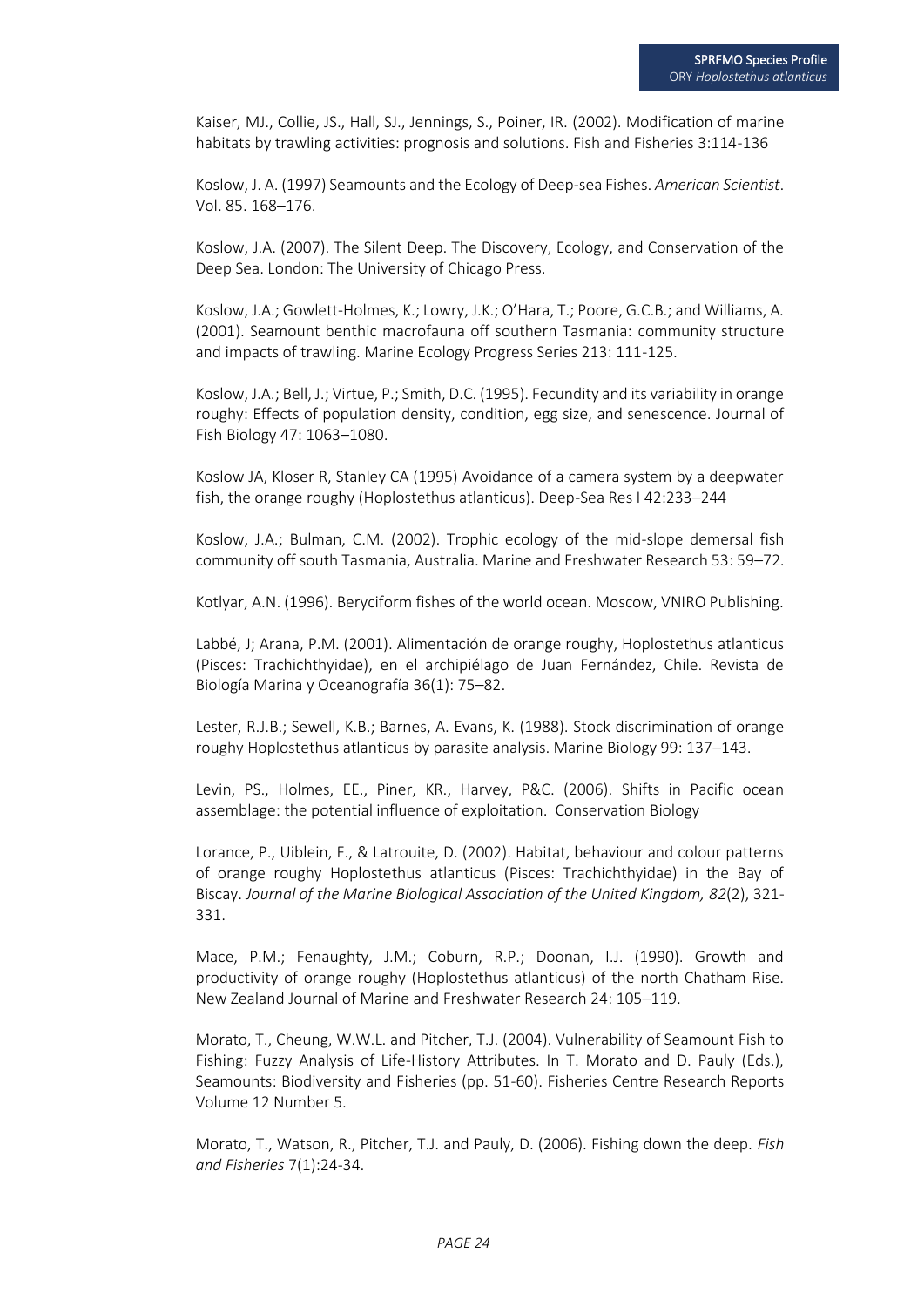Niklitschek, E., D. R. Boyer, R. Merino, I. Hampton, M. Soule, J. Nelson, J. Cornejo, A. Lafon, C. Oyarzún, R. Roa & T. Melo. 2005. Estimación de la biomasa reproductiva de orange roughy en sus principales zonas de concentración, 2004. Universidad Austral de Chile, Valparaíso. FIP 2004-13. 161 p. (Final report in Spanish available in [http://www.fip.cl/pdf/informes/inffinal%202004-13.pdf\)](http://www.fip.cl/pdf/informes/inffinal%202004-13.pdf).

Niklitschek, E., J. Cornejo, E. Hernández, P. Toledo, C. Herranz, R. Merino, A. Lafon, L. Castro, R. Roa y Aedo, G. 2007. Evaluación hidroacústica de alfonsino y orange roughy, año 2006. Informe Final Proyecto FIP 2006-09. CT 07-007. Universidad Austral de Chile-Universidad de Concepción. Chile. 221 p. (Final report in Spanish available in [http://www.fip.cl/pdf/informes/inffinal%202006-09.pdf\)](http://www.fip.cl/pdf/informes/inffinal%202006-09.pdf).

Niklitschek, E., P. Toledo and A. Lafón. 2009. Unidades Poblacionales de Orange roughy (*Hoplostethus atlanticus*). Informe Final Proyecto FIP 2006-55. CT 09-002. Universidad Austral de Chile, Centro Trapananda. Coyhaique, Chile. 140 p.

Pankhurst, N.W. (1988). Spawning dynamics of orange roughy, Hoplostethus altanticus, in mid-slope waters of New Zealand. Environmental Biology of Fishes 21: 101–116.

Payá, I., Montecinos, M., Ojeda, V. & Cid, I. 2005. An overview of the fishery, biology and stock assessment of Chilean Orange Roughy (Hoplostethus spp.). In R. Shotton, ed. Report on Deep Sea 2003, An International Conference on Governance and Management of Deep-sea Fisheries. Part 2. FAO Fisheries Proceedings No. 3/2. Rome, FAO.

Rosecchi, E.; Tracey, D.M.; Webber, W.R. (1988). Diet of orange roughy Hoplostethus atlanticus (Pisces: Trachichthyidae) on the Challenger Plateau, New Zealand. Marine Biology 99: 293–306.

Sissenwine, M. P., and Mace, P. M. (in press). Can deep water fisheries be managed sustainably? 55p.

Smith, A.D.M.; and Waite, S.E. (Eds) (2004). Fisheries Assessment Report: The South East Fishery 2003. Australian Fisheries Management Authority, Canberra. 246pp.

Smith, D.C.; Fenton, G.E.; Robertson, S.G.; Short, S.A. (1995). Age determination and growth of orange roughy (Hoplostethus atlanticus): a comparison of annulus counts with radiometric ageing. Canadian Journal Fisheries and Aquatic Science 52: 391–401.

Smith, P.J.; Benson, P.G.; McVeagh, S.M. (1997). A comparison of three genetic methods used for stock discrimination of orange roughy, Hoplostethus atlanticus: allozymes, mitochondrial DNA, and random amplified polymorphic DNA. Fishery Bulletin 95: 800–811.

Smith, P.J.; Robertson, S.G.; Horn, P.L.; Bull, B.; Anderson, O.F.; Stanton, B.R.; Oke, C.S. (2002). Multiple techniques for determining stock relationships between orange roughy, Hoplostethus atlanticus, fisheries in the eastern Tasman Sea. Fisheries Research 58: 119–140.

Subsecretaría de Pesca (2007). Ficha de desempeño económico de orange roughy. Subsecretaría de Pesca, Valparaíso, Chile.